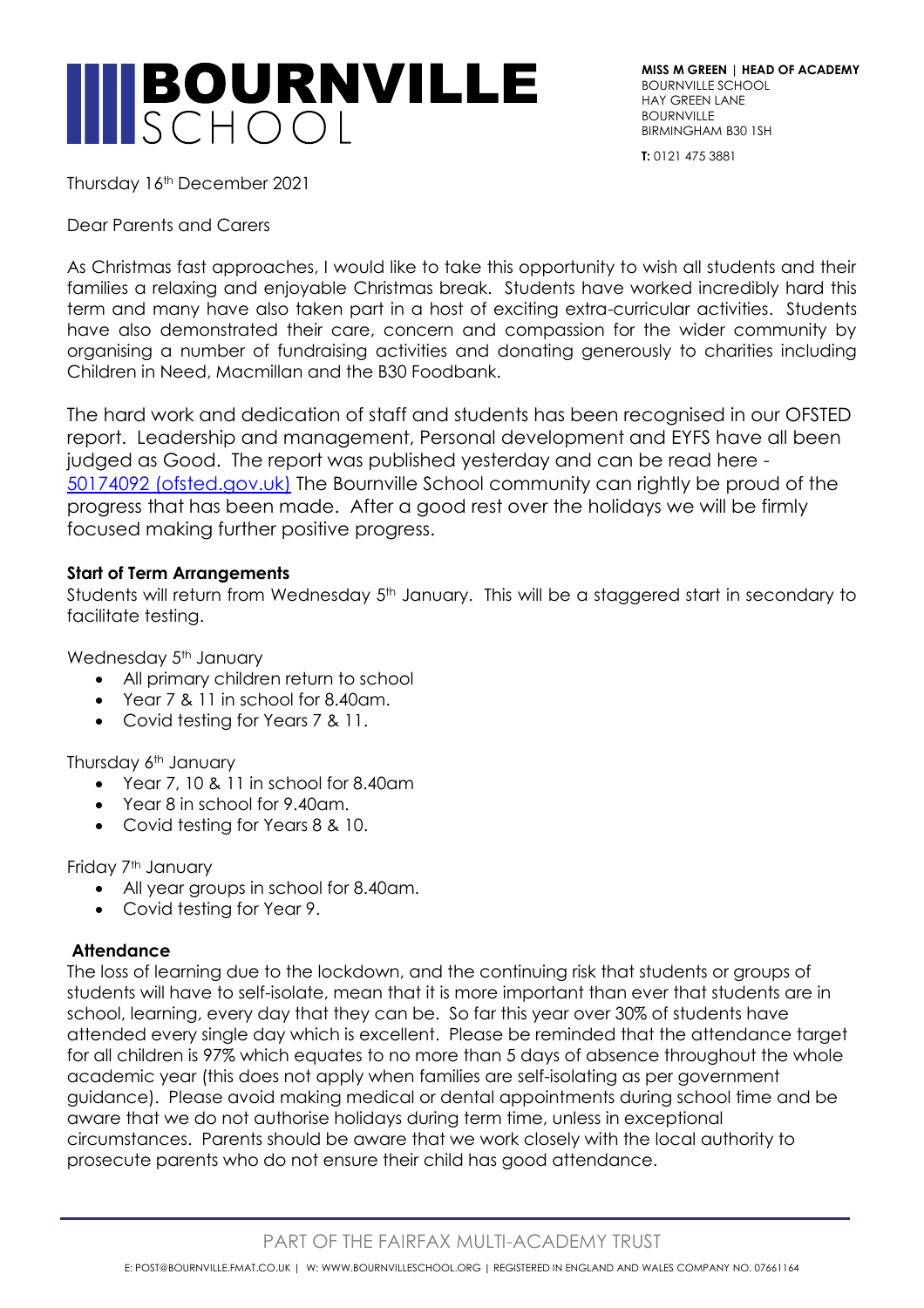# **INBOURNVILLE**

**MISS M GREEN | HEAD OF ACADEMY** BOURNVILLE SCHOOL HAY GREEN LANE **BOURNVILLE** BIRMINGHAM B30 1SH

**T:** 0121 475 3881

### **Punctuality**

It is important that all students are on time to school and for their lessons. Punctuality was highlighted as an issue in our recent Ofsted report, so it will be an area of focus for this term. In order to improve punctuality to school, we will be making the following changes:

- The Griffins Brook Lane gate will now close at 8.40am. This is because form time starts at 8.40am and therefore students need to be in school before this time. Students arriving after 8.40am will receive a late mark. Two late marks in a week will result in a 30-minute detention.
- Students who arrive to school after 8.40am will need to sign-in at the top gate by the school car park. They will be met by a Senior Member of staff who will issue a late mark.
- Any students arriving after 8.55am will be significantly late to school and will therefore receive a detention for 30 minutes.
- For primary children, the gates will also close at 8:40am.

Your support with punctuality is crucial. We want our students to form good habits so that they are able to be well-disciplined for their any future employment.

## **Ethos Cards**

This term we issued students with Ethos Cards. These cards are carried around by students to increase their personal responsibility for their conduct. The cards are used to record positive and negative behaviour points. Students who fill their card with positive points will be entered into a prize draw for a £20 Amazon voucher. There will be ten vouchers for students to win. Teachers will be looking for students with correct uniform and for being kind or polite, in order to sign student cards for positive points. Our staff will also sign the cards for negative points. This could be for being late to lesson, not having correct uniform, or poor behaviour outside of lessons. Three signatures for negative points will result in a 30-minute detention.

### **Uniform**

It is the responsibility of parents and carers to ensure that your child comes to school in full school uniform. Next term we will be particularly focusing on ensuring students are wearing the correct footwear as part of the agreed uniform standards. Our uniform standards can be found on our website and uniform can be purchased from Clive Mark, Kings Heath or Kids Essentials, Northfield.

- No hoodies to be worn in school or under blazers
- Bournville blazers to be worn at all times
- Jewellery the only jewellery permitted is one small stud earring in each lobe and a wrist watch.
- Makeup must be discreet. Students will be expected to remove makeup deemed to be excessive.
- During the winter months we recommend your child wears a waterproof, warm coat.
- Shoes must be black and polishable no trainers, pumps or boots.
- If students do not wear appropriate footwear they will be expected to borrow shoes that have been quarantined for 3 days or parents will need to bring in their correct shoes.
- Primary children should also follow the uniform regulations as set out in the uniform section of the school website.